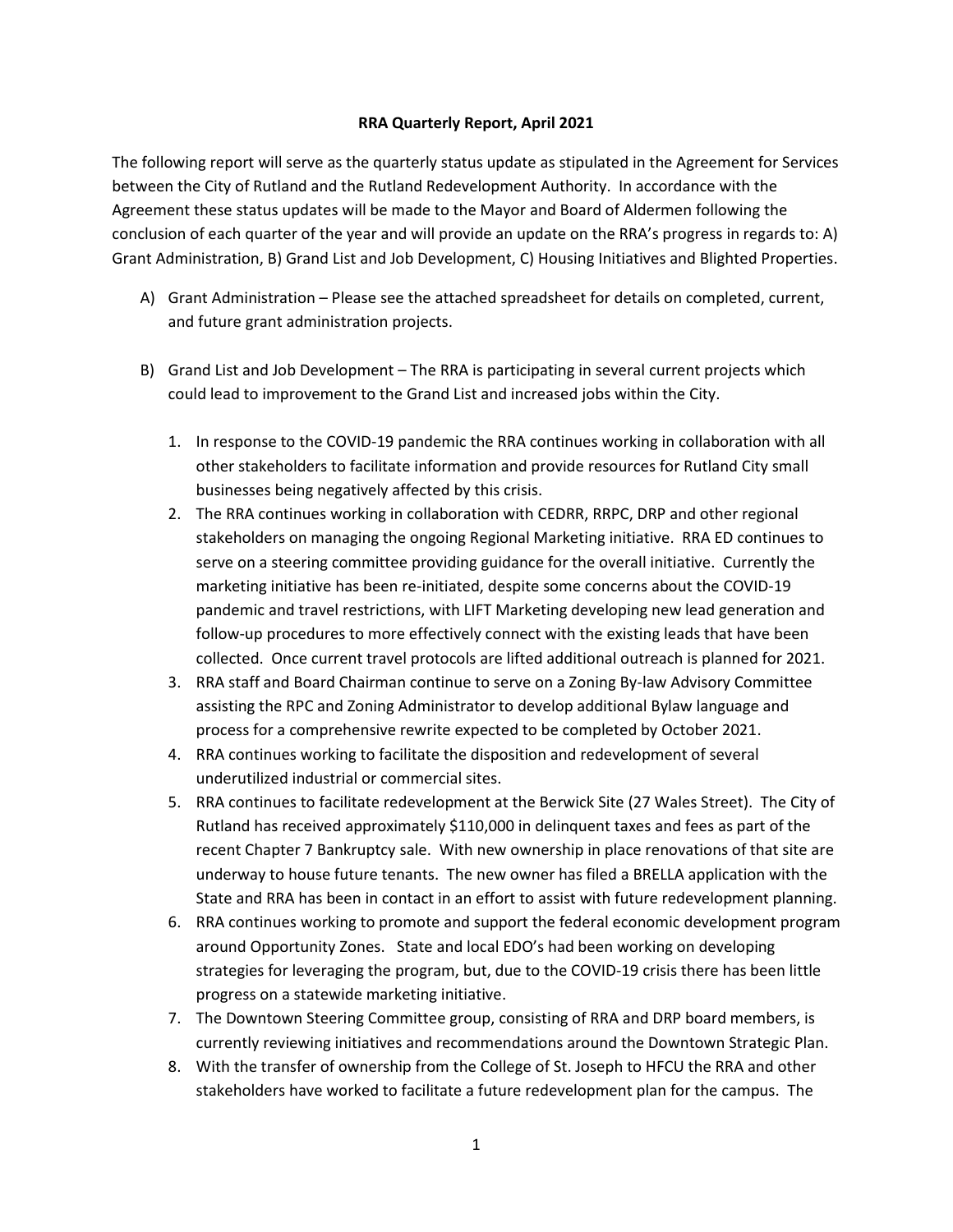RRA has been working with other City stakeholders on an acquisition plan for the City to purchase the former Athletic Center and surrounding lands from current owner HFCU. In 2020 the City/RRA applied for, and was awarded, a \$350,000 grant from the Northern Borders Regional Commission to help fund acquisition of the CSJ Community Center and is currently administering that grant. RRA ED assisted with pre-purchase planning, including due-diligence work related to ACT 64 General Permit 3-9050 (three acre rule) and filing an accepted BRELLA application with the State. The City closed on the purchase of the Lot A CSJ property on March 30.

- 9. The RRA and other regional ED partners have been involved in ongoing discussions with a prospective senior housing developer, Heartland Development, who have been engaged for the past 16 months in the planning process for redevelopment of the remaining portion of the CSJ campus. Project is currently seeking funding and a timeline for implementation is still undetermined.
- 10. The RRA, in collaboration with DRP, RRPC and other City stakeholders is planning a 2021 enhanced Center Street modification project to again allow expanded outdoor seating for restaurants and bars and enhance pedestrian activity and commerce downtown. Changes to the street included limiting lane width and parking modifications, creating multiple "parklet" dining areas, and enhancing streetscape aesthetics with new plants, trees, and street painting. Funding through a new State grant program, Better Places, was sought and \$19,275 was awarded to help fund the City's 2021 initiative. Planning for the implementation of the dining Parkletts, including an Invitation to Bid for construction, is being developed. Several City entities will be involved in the project and co-ordination with the Rec and Parks Dept. and DPW for a roll-out in late May is underway.
- 11. In an effort to pursue a permanent implementation plan for the Center Street enhancement the City/RRA was awarded a \$28,800 scoping study grant through VTrans in November, 2020. An RFP for vendor services was published and responses are currently being evaluated with a selection and kick-off planned for April 2021.
- 12. The RRA and DRP are working together on the Downtown Pedestrian Wayfinding Sign initiative. In the past quarter a vendor, Wood & Wood Sign Design was selected and planning and design work is underway. Signs are expected to be installed and project completed during Summer 2021.
- 13. City/RRA was successfully awarded CARES Act funding of \$25,000 for BROC Community Action food refrigeration capacity expansion and continues to help facilitate that project and administer the grant.
- 14. RRA reviewed and recommended two BIAP grant awards. One, to Healthy Design, Ltd. Co., to assist with fit-up of a new manufacturing facility at 27 Wales Street. The second, to McNeil and Reedy, to assist with renovations of their store at 81 Merchants Row. The BOA approved both grants at their February meetings.
- 15. BIAP ELP loan re-payment planning was initiated with a recommendation from the RRA and City Treasurer to allow more flexible options for repayment.